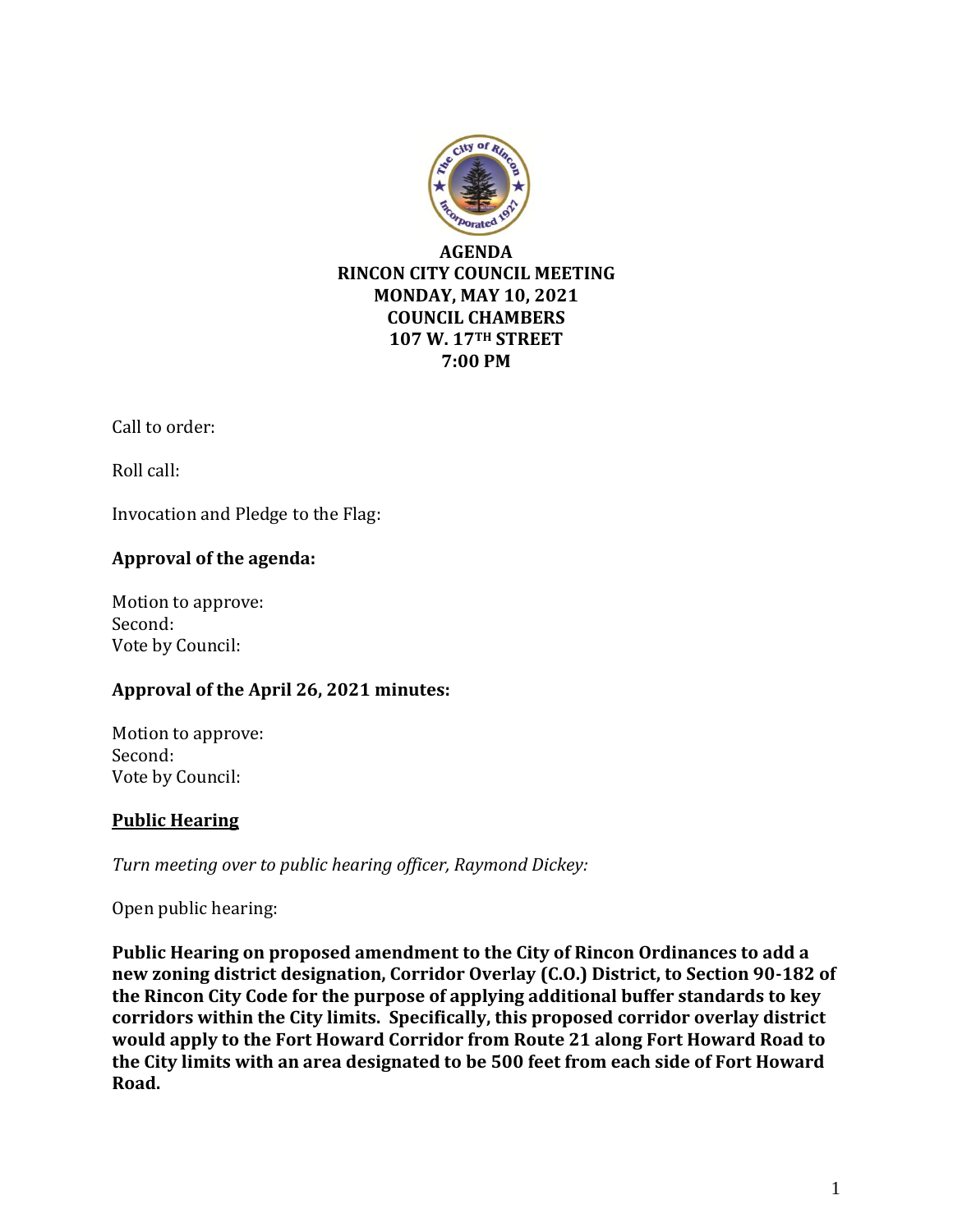Public input: Close public hearing:

*Turn the meeting back over to Mayor Lee.*

**Vote on first reading for a proposed amendment to the City of Rincon Ordinances to add a new zoning district designation, Corridor Overlay (C.O.) District, to Section 90- 182 of the Rincon City Code for the purpose of applying additional buffer standards to key corridors within the City limits. Specifically, this proposed corridor overlay district would apply to the Fort Howard Corridor from Route 21 along Fort Howard Road to the City limits with an area designated to be 500 feet from each side of Fort Howard Road.**

Motion to approve: Second: Vote by Council:

#### **Old Business:**

**1. First reading for a proposed amendments to the City of Rincon Ordinances Sections 78-7 Traffic and 18-52 Home Occupations and Home Business Offices to amend said ordinances related to the keeping and storing of tractors, trailers, and heavy duty vehicles for personal or business use within residentially zoned property within the City. (Tabled at the 4/26/2021 meeting)**

Remove from the table: Second: Vote by Council:

Motion to approve: Second: Vote by Council:

#### **New Business:**

**1. Second reading for a proposed amendments to the City of Rincon Ordinances Sections 90—361 Definitions and 90-176 Residential to amend said ordinances related to buildability, development units, and to add a definition of "developable land" to the Ordinance and also to amend the development standards related to lot buildability in residential zoning districts within the City.**

Motion to approve: Second: Vote by Council:

**2. First Baptist Church of Rincon requests a Special Events Permit for June 3, 2021.**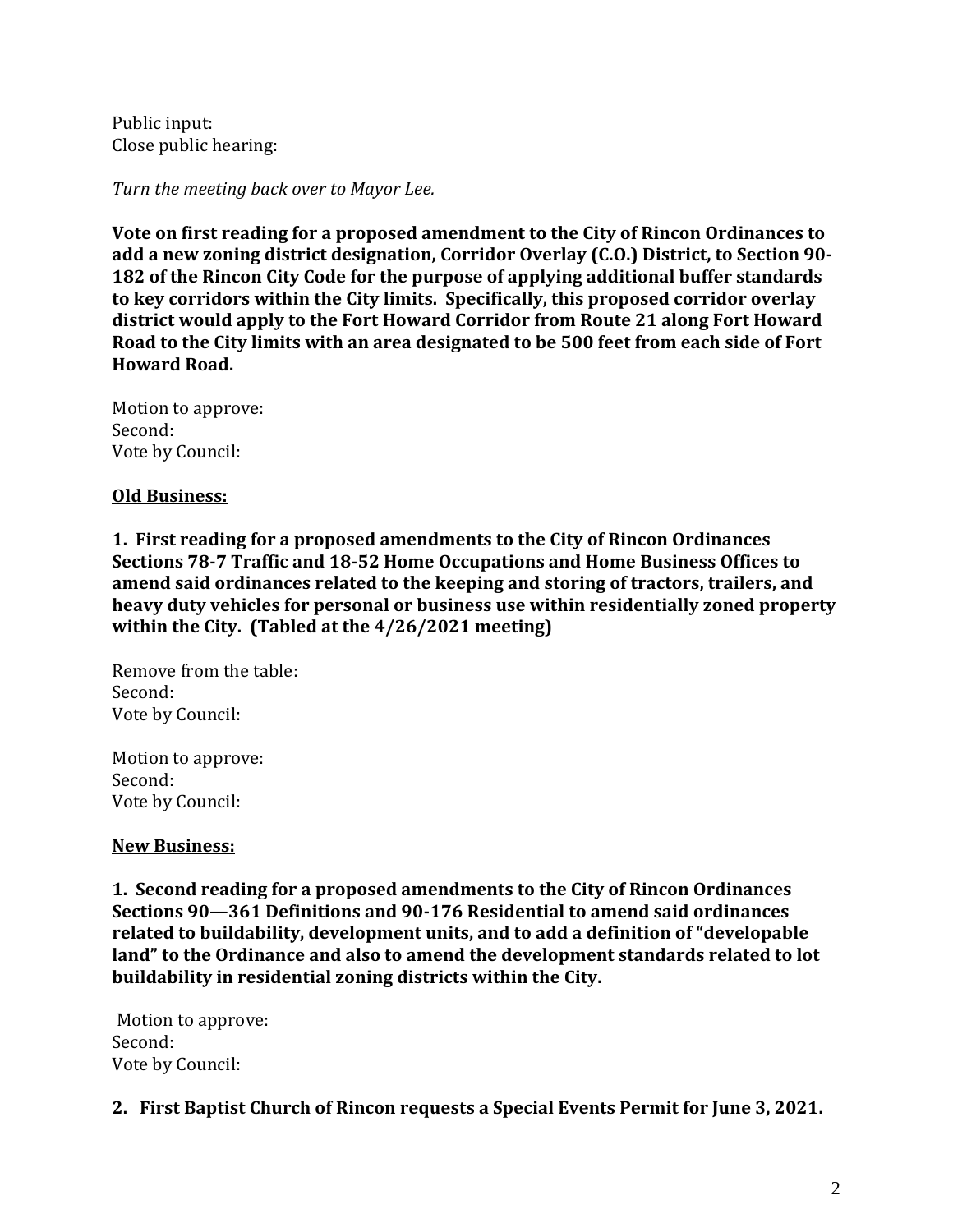Motion to approve: Second: Vote by Council:

**3. Vote on a request filed by Tractor Supply Company for a Site Plan Amendment located at 101 West Fort Howard Road., to remodel the interior by adding a pet clinic and wash room; exterior by adding a garden center with greenhouse along with an enclosed storage area and drive-through for pick-ups. All within the existing fence perimeter. The property is owned by Cole TS Rincon GA LLC and zoned GC (General Commercial). (Map and Parcel # R2120012A00)** 

Motion to approve: Second: Vote by Council:

## **4. Request approval to purchase 30 grinder pumps from Grainger in the amount of \$26,856.60. LI #507.4325.522259**

Motion to approve: Second: Vote by Council:

### **5. Request approval of an Ordinance to amend the City of Rincon Retirement Plan.**

Motion to approve: Second: Vote by Council:

### **6. Discussion of Freedom Rings in Rincon event/Parade.**

### **7. Administrative Reports:**

(b) City Engineer (h) Wastewater (c) Chief of Police (i) Finance (d) Fire Department (j) Lost Plantation (e) Building/Zoning Dept. (k) Mayor and Council (f) Recreation Dept.

(a) City Manager (g) Water/Sewer/Public Works

### **8. Executive session to discuss personnel, pending litigation, attorney client privilege, and real estate.**

Motion: Second: Vote by Council: